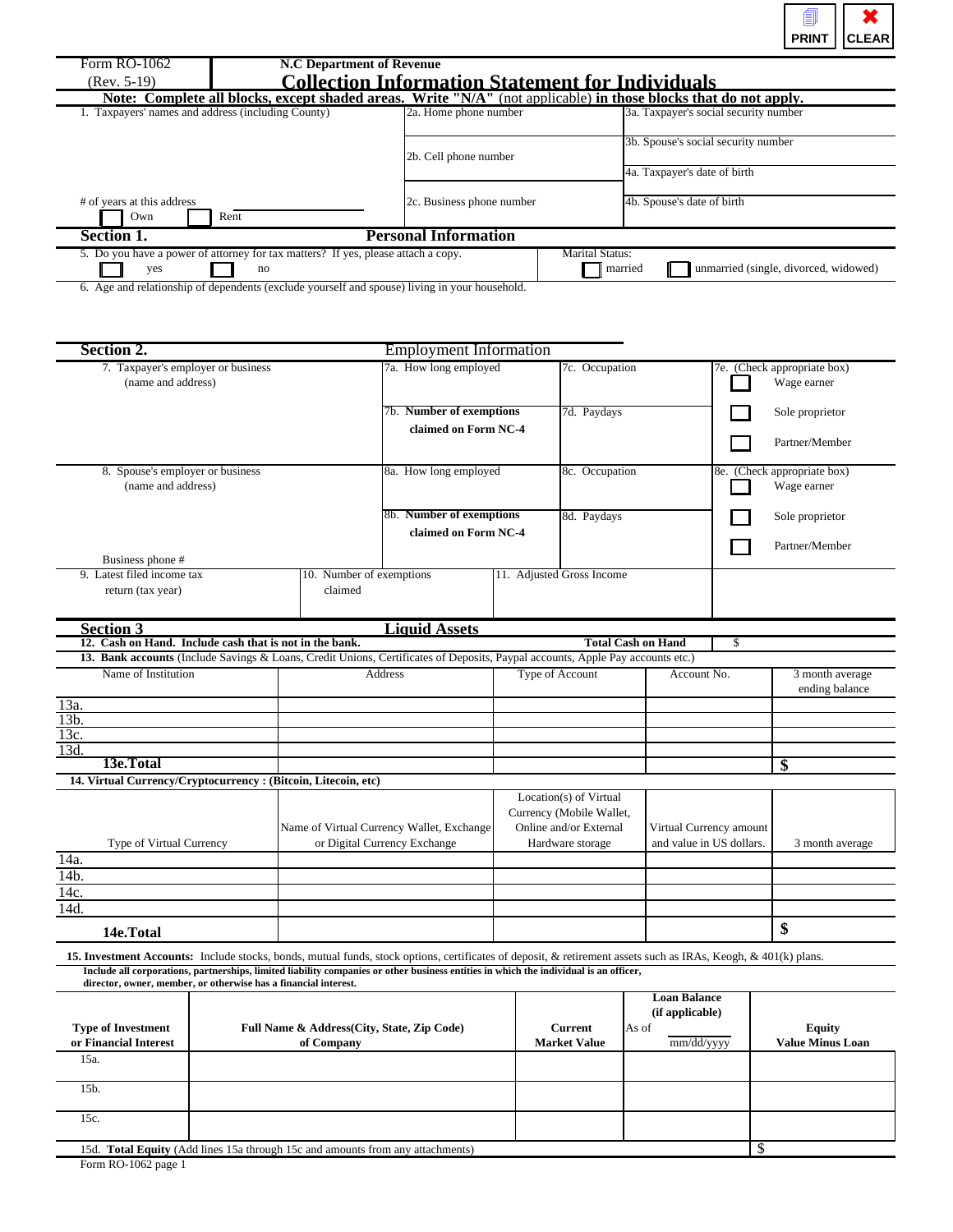| 16. Life Insurance (Name of Company)                 |                                                      |      |                            | <b>Policy Number</b>                                                                                                                          | Type | <b>Available Cash Value</b><br><b>Face Amount</b> |               |                |  |
|------------------------------------------------------|------------------------------------------------------|------|----------------------------|-----------------------------------------------------------------------------------------------------------------------------------------------|------|---------------------------------------------------|---------------|----------------|--|
| 16a.                                                 |                                                      |      |                            |                                                                                                                                               |      |                                                   |               |                |  |
| 16b.                                                 |                                                      |      |                            |                                                                                                                                               |      |                                                   |               |                |  |
| 16c. Total                                           |                                                      |      |                            |                                                                                                                                               |      |                                                   | $\mathcal{S}$ |                |  |
| <b>Section 4</b>                                     |                                                      |      | <b>Real Property</b>       |                                                                                                                                               |      |                                                   |               |                |  |
|                                                      |                                                      |      |                            | 17. Real property owned, rented, and leased. Include all real property and land contracts. (For personal and business use if sole proprietor) |      |                                                   |               |                |  |
| 17a. Primary Residence                               |                                                      |      |                            |                                                                                                                                               |      |                                                   |               |                |  |
| Purchase/Lease Date                                  | County                                               |      | <b>Current Fair Market</b> | Current Loan                                                                                                                                  |      | Amount of Monthly                                 | Date of Final | <b>Equity</b>  |  |
| (mm/dd/yy)                                           | Tax Value                                            |      | Value (FMV)                | <b>Balance</b>                                                                                                                                |      | Payment                                           | Payment       | FMV minus loan |  |
|                                                      |                                                      | \$   |                            |                                                                                                                                               |      |                                                   |               |                |  |
| Property Location (Street, Address, State, ZIP code) |                                                      |      |                            | Lender/Lessor/Landlord Name, Address, (Street, Address, State, ZIP code)                                                                      |      |                                                   |               |                |  |
|                                                      |                                                      |      |                            |                                                                                                                                               |      |                                                   |               |                |  |
|                                                      |                                                      |      |                            |                                                                                                                                               |      |                                                   |               |                |  |
|                                                      |                                                      |      |                            |                                                                                                                                               |      |                                                   |               |                |  |
| Property County                                      |                                                      |      |                            | Landlord/Lessor Phone Number                                                                                                                  |      |                                                   |               |                |  |
| First Mortgage Holder                                |                                                      |      |                            | Second Mortgage/Home Equity Line                                                                                                              |      |                                                   |               |                |  |
|                                                      |                                                      |      |                            |                                                                                                                                               |      |                                                   |               |                |  |
| 17b. Property Description                            |                                                      |      |                            |                                                                                                                                               |      |                                                   |               |                |  |
| Purchase/Lease Date                                  | County                                               |      | <b>Current Fair Market</b> | Current Loan                                                                                                                                  |      | Amount of Monthly                                 | Date of Final | <b>Equity</b>  |  |
| (mm/dd/yy)                                           | Tax Value                                            |      | Value (FMV)                | <b>Balance</b>                                                                                                                                |      | Payment                                           | Payment       | FMV minus loan |  |
|                                                      |                                                      |      |                            |                                                                                                                                               |      |                                                   |               | \$             |  |
|                                                      | Property Location (Street, Address, State, ZIP code) |      |                            | Lender/Lessor/Landlord Name, Address, (Street, Address, State, ZIP code)                                                                      |      |                                                   |               |                |  |
|                                                      |                                                      |      |                            |                                                                                                                                               |      |                                                   |               |                |  |
|                                                      |                                                      |      |                            |                                                                                                                                               |      |                                                   |               |                |  |
|                                                      |                                                      |      |                            |                                                                                                                                               |      |                                                   |               |                |  |
| <b>Property County</b>                               |                                                      |      |                            | Landlord/Lessor Phone Number                                                                                                                  |      |                                                   |               |                |  |
| 17c. Total Fair Market Value                         |                                                      |      |                            | 17d. Total Current Loan Balance                                                                                                               |      | 17e. Net Equity                                   |               |                |  |
|                                                      |                                                      |      |                            |                                                                                                                                               |      |                                                   |               |                |  |
|                                                      |                                                      |      |                            | Attach additional sheets as needed                                                                                                            |      |                                                   |               |                |  |
| Section 5.                                           |                                                      |      |                            | <b>Licensed Assets/Vehicles</b>                                                                                                               |      |                                                   |               |                |  |
| 18.                                                  |                                                      |      |                            | Vehicles Purchased Include boats, RVs, motorcycles, trailers, mobile homes, aircraft, etc. (For personal and business use if sole proprietor) |      |                                                   |               |                |  |
| 18a. Description                                     | Purchase/Lease Date                                  |      | <b>Current Fair Market</b> | Current Loan                                                                                                                                  |      | <b>Amount of Monthly</b>                          | Date of Final | <b>Equity</b>  |  |
| (Make, Model,                                        | (mm/dd/yy)                                           |      | Value (FMV)                | Balance                                                                                                                                       |      | Payment                                           | Payment       | FMV minus loan |  |
| Year, Mileage)                                       |                                                      |      |                            |                                                                                                                                               |      |                                                   |               | \$             |  |
|                                                      |                                                      |      |                            | Lender/Lessor Name, Address, (Street, Address, State, ZIP code)                                                                               |      |                                                   |               |                |  |
| Make                                                 | Model                                                | Year | Mileage                    |                                                                                                                                               |      |                                                   |               |                |  |
|                                                      |                                                      |      |                            |                                                                                                                                               |      |                                                   |               |                |  |
|                                                      |                                                      |      |                            |                                                                                                                                               |      |                                                   |               |                |  |
| 18b. Description                                     | Purchase/Lease Date                                  |      | Current Fair Market        | <b>Current Loan</b>                                                                                                                           |      | <b>Amount of Monthly</b>                          | Date of Final | <b>Equity</b>  |  |
| (Make, Model,                                        | $\text{(mm/dd/yy)}$                                  |      | Value (FMV)                | Balance                                                                                                                                       |      | Payment                                           | Payment       | FMV minus loan |  |
| Year, Mileage)                                       |                                                      |      |                            |                                                                                                                                               |      |                                                   |               | \$             |  |
|                                                      |                                                      |      |                            | Lender/Lessor Name, Address, (Street, Address, State, ZIP code)                                                                               |      |                                                   |               |                |  |
| Make                                                 | Model                                                | Year | Mileage                    |                                                                                                                                               |      |                                                   |               |                |  |
|                                                      |                                                      |      |                            |                                                                                                                                               |      |                                                   |               |                |  |
|                                                      |                                                      |      |                            |                                                                                                                                               |      |                                                   |               |                |  |
| 18c. Total Current Fair Market Value                 |                                                      |      |                            | 18d. Total Current Loan Balance                                                                                                               |      | 18e. Net Equity                                   |               |                |  |
|                                                      |                                                      |      |                            | Vehicles Leased Include boats, RVs, motorcycles, trailers, mobile homes, aircraft, etc. (For personal and business use if sole proprietor)    |      |                                                   |               |                |  |
| 18f.<br>18g. Description                             | Purchase/Lease Date                                  |      | <b>Current Fair Market</b> | Amount of                                                                                                                                     |      | <b>Amount of Monthly</b>                          | Date of Final | <b>Equity</b>  |  |
|                                                      |                                                      |      |                            |                                                                                                                                               |      |                                                   |               |                |  |
| (Make, Model,                                        | $\text{(mm/dd/yy)}$                                  |      | Value (FMV)                | Monthly Payment                                                                                                                               |      | Payment                                           | Payment       | FMV minus loan |  |
| Year, Mileage)                                       |                                                      |      |                            |                                                                                                                                               |      |                                                   |               | \$             |  |
|                                                      |                                                      |      |                            | Lender/Lessor Name, Address, (Street, Address, State, ZIP code)                                                                               |      |                                                   |               |                |  |
|                                                      |                                                      |      |                            |                                                                                                                                               |      |                                                   |               |                |  |
| Make                                                 | Model                                                | Year | Mileage                    |                                                                                                                                               |      |                                                   |               |                |  |
|                                                      |                                                      |      |                            |                                                                                                                                               |      |                                                   |               |                |  |
| Form RO-1062 page 2                                  |                                                      |      |                            |                                                                                                                                               |      |                                                   |               |                |  |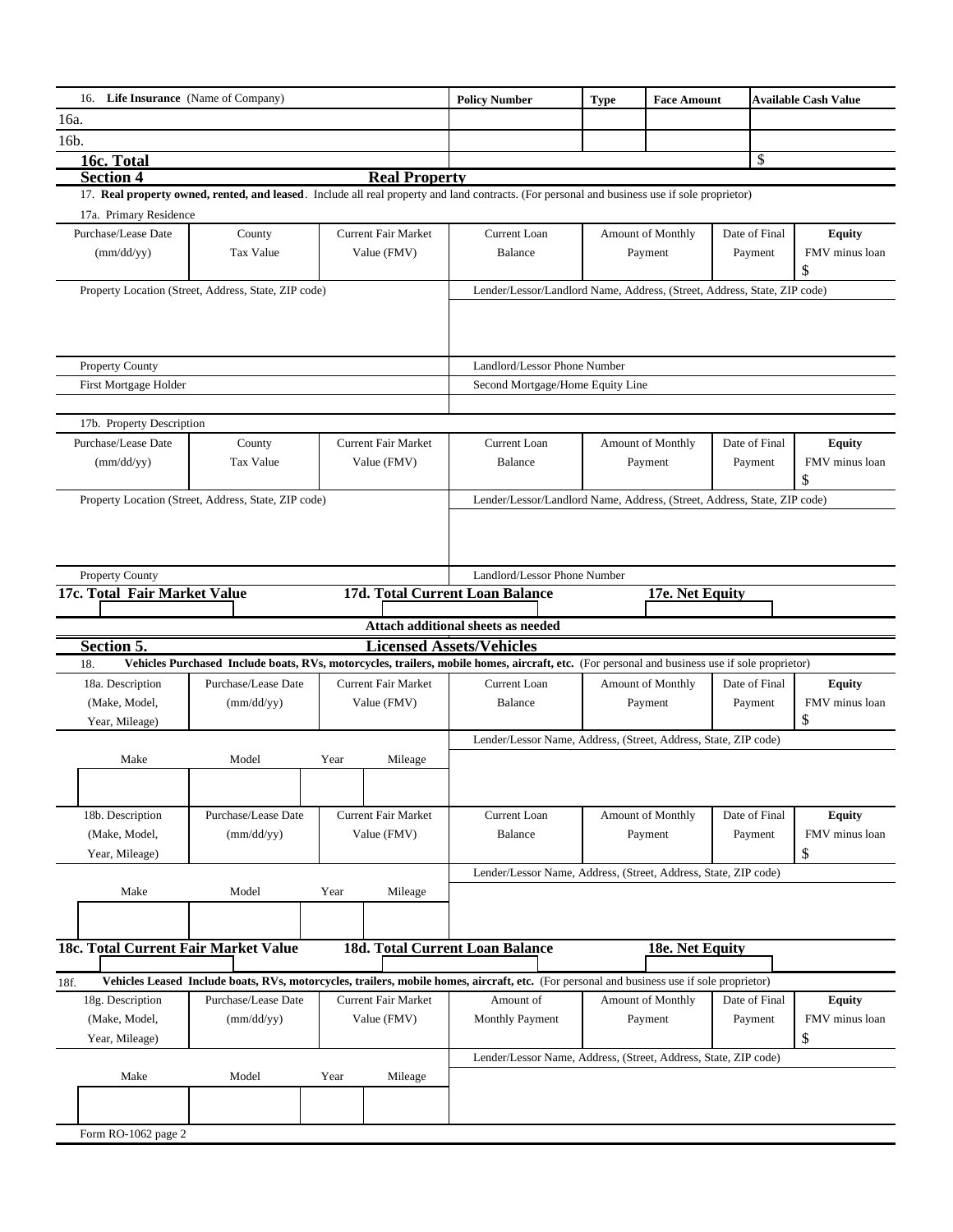| Section 6.                                                                                 |                                                                                                 |                               |                              | <b>Other Personal Assets</b>       |                                                                                                                                    |                                                 |                 |                             |
|--------------------------------------------------------------------------------------------|-------------------------------------------------------------------------------------------------|-------------------------------|------------------------------|------------------------------------|------------------------------------------------------------------------------------------------------------------------------------|-------------------------------------------------|-----------------|-----------------------------|
| 19. Other Assets (Include all assets listed on homeowners insurance policy)<br>Description | Current<br>Market<br>Value                                                                      | Liabilities<br>Balance<br>Due | Equity<br>In<br>Asset        | Amount of<br>Monthly<br>Payment    |                                                                                                                                    | Name and Address of<br>Lien/Note Holder/Obligee | Date<br>Pledged | Date of<br>Final<br>Payment |
| 19a.                                                                                       |                                                                                                 |                               |                              |                                    |                                                                                                                                    |                                                 |                 |                             |
| 19b.                                                                                       |                                                                                                 |                               |                              |                                    |                                                                                                                                    |                                                 |                 |                             |
| 19c.                                                                                       |                                                                                                 |                               |                              |                                    |                                                                                                                                    |                                                 |                 |                             |
| 19d. Total Current Fair<br><b>Market Value</b>                                             |                                                                                                 |                               |                              | 19e. Total Current Loan Balance    |                                                                                                                                    |                                                 | 19f. Net Equity |                             |
| Section 7.                                                                                 |                                                                                                 |                               |                              |                                    | Judgments & Secured Liens (other secured debts)                                                                                    |                                                 |                 |                             |
| 20. Other Liabilities (Include judgments and any secured debt)                             | Liabilities                                                                                     |                               | Amount of                    |                                    |                                                                                                                                    |                                                 |                 | Date of                     |
| Description                                                                                | Balance<br>Due                                                                                  |                               | Monthly<br>Payment           |                                    | Name and Address of<br>Lien/Note Holder/Obligee                                                                                    |                                                 | Date<br>Pledged | Final<br>Payment            |
| $20a$ . IRS                                                                                |                                                                                                 |                               |                              |                                    |                                                                                                                                    |                                                 |                 |                             |
| 20b.                                                                                       |                                                                                                 |                               |                              |                                    |                                                                                                                                    |                                                 |                 |                             |
| 20c.                                                                                       |                                                                                                 |                               |                              |                                    |                                                                                                                                    |                                                 |                 |                             |
| 20d.<br><b>Total Liabilities</b><br><b>Balance Due</b>                                     |                                                                                                 |                               |                              |                                    |                                                                                                                                    |                                                 |                 |                             |
| <b>Section 8.</b>                                                                          | 21. Available Credit (list bank charge cards, credit unions, lines of credit, medical expenses) |                               |                              |                                    | Notes, Charge Accounts and Medical Expenses                                                                                        |                                                 |                 |                             |
| Type of Account                                                                            |                                                                                                 |                               | Name and Address of          |                                    | Monthly                                                                                                                            | Credit                                          | Amount          | Credit                      |
| or Card<br>21a.                                                                            |                                                                                                 |                               | <b>Financial Institution</b> |                                    | Payment                                                                                                                            | Limit                                           | Owed            | Available                   |
| $\overline{21b}$ .                                                                         |                                                                                                 |                               |                              |                                    |                                                                                                                                    |                                                 |                 |                             |
| 21c.                                                                                       |                                                                                                 |                               |                              |                                    |                                                                                                                                    |                                                 |                 |                             |
| 21d.                                                                                       |                                                                                                 |                               |                              |                                    |                                                                                                                                    |                                                 |                 |                             |
| <u> 21e. Total Credit Available</u><br>Section 9.                                          |                                                                                                 |                               |                              | <b>Other Financial Information</b> |                                                                                                                                    |                                                 |                 |                             |
| a. Court proceedings                                                                       |                                                                                                 | Yes                           | No                           | b. Bankruptcies                    | 22. Other information relating to your financial condition. If you check the yes box, please give dates and explain under remarks. |                                                 | Yes             | $\Box$ No                   |
| Remarks:                                                                                   |                                                                                                 |                               |                              | Remarks:                           |                                                                                                                                    |                                                 |                 |                             |
| c. Repossessions                                                                           |                                                                                                 | Yes                           | No                           |                                    | d. Recent transfer of assets<br>for less than full value                                                                           |                                                 | Yes             | $\overline{N}$              |
| Remarks:                                                                                   |                                                                                                 |                               |                              | Remarks:                           |                                                                                                                                    |                                                 |                 |                             |
| e. Anticipated increase in income                                                          |                                                                                                 | Yes                           | $\overline{\phantom{a}}$ No  |                                    | f. Participant or beneficiary to trust,                                                                                            |                                                 | Yes             | No                          |
| Remarks:                                                                                   |                                                                                                 |                               |                              | Remarks:                           | estate, profit sharing, etc.                                                                                                       |                                                 |                 |                             |
|                                                                                            | g. Do you receive government assistance<br>based on disability and/or financial need?           |                               | No                           |                                    | h. Are all required state tax returns filed?                                                                                       |                                                 |                 | No                          |
| Remarks:                                                                                   |                                                                                                 | Yes                           |                              | Remarks:                           |                                                                                                                                    |                                                 | Yes             |                             |
|                                                                                            |                                                                                                 |                               |                              |                                    |                                                                                                                                    |                                                 |                 |                             |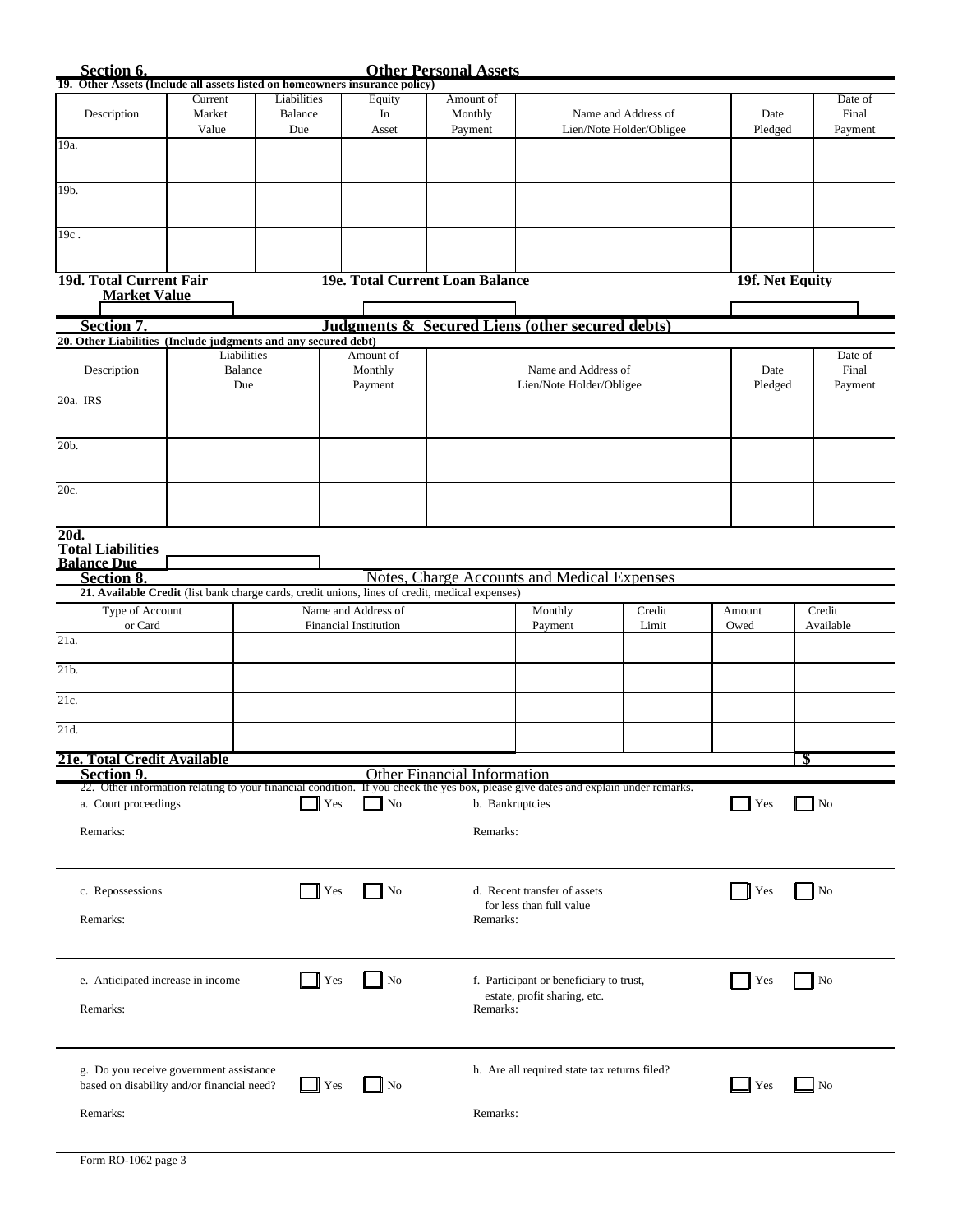| 23.<br>Number in Household                                          | 24.<br># Cars | 25.<br># Car Loans | 26.<br>County |  |  |  |  |  |  |  |
|---------------------------------------------------------------------|---------------|--------------------|---------------|--|--|--|--|--|--|--|
| <b>Monthly Income and Expense Analysis</b><br>Section 10.           |               |                    |               |  |  |  |  |  |  |  |
|                                                                     |               | <b>INCOME</b>      |               |  |  |  |  |  |  |  |
| <b>Source</b>                                                       |               | <b>Net</b>         |               |  |  |  |  |  |  |  |
| 27. Wages/Salaries (Taxpayer) * Attach copy of most recent pay stub |               |                    |               |  |  |  |  |  |  |  |
| 28. Wages/Salaries (Spouse) * Attach copy of most recent pay stub   |               |                    |               |  |  |  |  |  |  |  |
| 29. Rent paid to taxpayer                                           |               |                    |               |  |  |  |  |  |  |  |
| Other members of household<br>30.                                   |               |                    |               |  |  |  |  |  |  |  |
| $31.$ Pension(s)                                                    |               |                    |               |  |  |  |  |  |  |  |
| 32. Social Security                                                 |               |                    |               |  |  |  |  |  |  |  |
| 33. Profit from Business                                            |               |                    |               |  |  |  |  |  |  |  |
| 34. Commissions                                                     |               |                    |               |  |  |  |  |  |  |  |
| 35. Other Income                                                    |               |                    |               |  |  |  |  |  |  |  |
| 36. Total Income                                                    |               | \$                 |               |  |  |  |  |  |  |  |
|                                                                     |               |                    |               |  |  |  |  |  |  |  |

| NECESSARY LIVING EXPENSES                                       |        |                            |         |  |  |  |  |  |
|-----------------------------------------------------------------|--------|----------------------------|---------|--|--|--|--|--|
| <b>Source</b>                                                   | Amount | Source                     | Amount  |  |  |  |  |  |
| 37. Mortgage/Rent                                               |        | 43. Auto loans             |         |  |  |  |  |  |
| 38. Utilities                                                   |        | 44. Health/Life Insurance  |         |  |  |  |  |  |
| A. Telephone/Cell                                               |        | 45. Medical                |         |  |  |  |  |  |
| <b>B.</b> Electricity                                           |        | 46. IRS Tax Payments       |         |  |  |  |  |  |
| C. Heating                                                      |        | 47. Miscellaneous Payments |         |  |  |  |  |  |
| D. Water/Garbage                                                |        | A. Child Support           |         |  |  |  |  |  |
| 39. Homeowner/renter insurance                                  |        | B. Alimony                 |         |  |  |  |  |  |
| 40. Groceries                                                   |        | C. Daycare                 |         |  |  |  |  |  |
| 41. Gas/Maintenance, etc.                                       |        | D. Estimated tax           |         |  |  |  |  |  |
| 42. Auto Insurance                                              |        | <b>48. Total Expenses</b>  | ¢<br>ъD |  |  |  |  |  |
| Calculated Disposable Income (total income less total expenses) |        |                            |         |  |  |  |  |  |
|                                                                 |        |                            |         |  |  |  |  |  |

**Expenses not generally allowed:** We generally do not allow tuition for private schools, public or private college expenses, charitable

contributions, voluntary retirement contributions, payments on unsecured debts such as credit card bills, cable television and other similar expenses. However, we may allow these expenses if it is proven that they are necessary for the health and welfare of the individual or family

or for the production of income.

| Under penalties of perjury, I declare that to the best of my knowledge and belief this |                                                                                        |                                                |      |  |  |  |  |
|----------------------------------------------------------------------------------------|----------------------------------------------------------------------------------------|------------------------------------------------|------|--|--|--|--|
| Certification                                                                          | statement of assets, liabilities, and other information is true, correct and complete. |                                                |      |  |  |  |  |
| Your signature                                                                         |                                                                                        | Spouse's signature (if joint return was filed) | Date |  |  |  |  |
|                                                                                        |                                                                                        |                                                |      |  |  |  |  |

## **Attachments Required for Wage Earners and Self-Employed Individuals:**

Copies of the following items for the last 3 months from the date this form is submitted. (check all the attached items)

| Income- Earnings statements, pay stubs, etc. from each employer, pension/social security/other income, self employment income<br>(commissions, invoices, sales, records, etc. and business financial statement if self-employed.)                       |
|---------------------------------------------------------------------------------------------------------------------------------------------------------------------------------------------------------------------------------------------------------|
| Banks, Investments, and Life Insurance - Statements for all money market, brokerage, checking and savings accounts, certificates<br>of deposit, IRA, stocks/bonds, and life insurance policies with a cash value.                                       |
| Assets - Statements from lenders on loans (i.e: mortgage statements, car loans), monthly payments, payoffs, and balances for all personal<br>and business assets. Include copies of UCC financing statements and accountant's depreciation schedules.   |
| Expenses - Bills or statements for monthly recurring expenses of utilities, rent, insurance, property taxes, phone and cell phone,<br>insurance premiums, court orders requiring payments (child support, alimony, etc.), other out of pocket expenses. |
| Other - credit card statements, profit and loss statements, all loan payoffs, etc.                                                                                                                                                                      |
| A copy of the last 2 year's Form 1040 with all attachments. Include all Schedules K-1 from Form 1120S or Form 1065, as applicable.                                                                                                                      |

Form RO-1062 page 4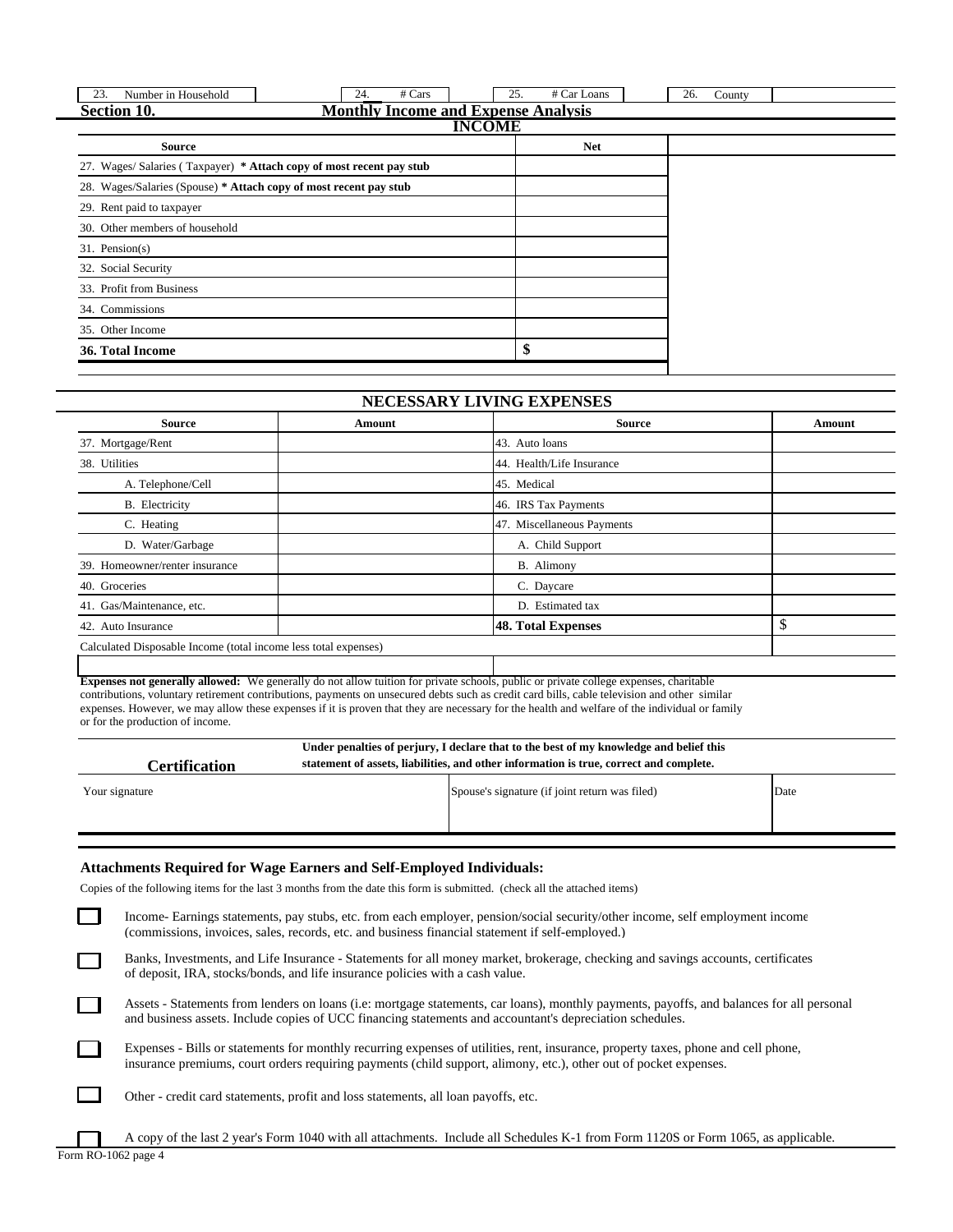|                      | Sections 11 and 12 must be completed only if the taxpayer is SELF-EMPLOYED                                                                                                                                                                                                |                                        |    |                                    |                                                                           |                             |                                           |
|----------------------|---------------------------------------------------------------------------------------------------------------------------------------------------------------------------------------------------------------------------------------------------------------------------|----------------------------------------|----|------------------------------------|---------------------------------------------------------------------------|-----------------------------|-------------------------------------------|
| Section 11.          |                                                                                                                                                                                                                                                                           | <b>Business Information</b>            |    |                                    |                                                                           |                             |                                           |
|                      | 49. Is the business a sole proprietorship (filing Schedule C)<br>All other business entities, including limited liability companies, partnerships or corporations, must complete business financial statement.                                                            | Yes, Continue with Sections 11 and 12. |    |                                    |                                                                           |                             | No, Complete Business Financial Statement |
| 50. Business Name    |                                                                                                                                                                                                                                                                           | 51. Employer Identification Number     |    |                                    | 52. Type of Business                                                      |                             |                                           |
|                      |                                                                                                                                                                                                                                                                           |                                        |    |                                    | Yes                                                                       | Federal or State Contractor | No                                        |
| 53. Business Website | 54. Total Number of Employees                                                                                                                                                                                                                                             |                                        |    | 55a. Average Gross Monthly Payroll |                                                                           |                             |                                           |
|                      |                                                                                                                                                                                                                                                                           |                                        |    |                                    | 55b. Frequency of Tax Deposits                                            |                             |                                           |
|                      | 56. Does business engage in e-Commerce (Internet sales)                                                                                                                                                                                                                   | Yes                                    | No |                                    |                                                                           |                             |                                           |
|                      | Payment Processor (e.g., PayPal, Authorize.net, Google Checkout, etc.) Name and Address (Street, City, State, Zip code)                                                                                                                                                   |                                        |    |                                    |                                                                           |                             | Payment Processor Account Number          |
| 57a.                 |                                                                                                                                                                                                                                                                           |                                        |    |                                    |                                                                           |                             |                                           |
| 57b.                 |                                                                                                                                                                                                                                                                           |                                        |    |                                    |                                                                           |                             |                                           |
|                      | <b>Credit Cards Accepted by the Business</b>                                                                                                                                                                                                                              |                                        |    |                                    |                                                                           |                             |                                           |
| Credit Card          | Merchant Account Number                                                                                                                                                                                                                                                   |                                        |    |                                    | Merchant Account Provider, Name & Address (Street, City, State, ZIP code) |                             |                                           |
| 58a.                 |                                                                                                                                                                                                                                                                           |                                        |    |                                    |                                                                           |                             |                                           |
| 58b.                 |                                                                                                                                                                                                                                                                           |                                        |    |                                    |                                                                           |                             |                                           |
| 58c.                 |                                                                                                                                                                                                                                                                           |                                        |    |                                    |                                                                           |                             |                                           |
|                      | 59. Business Cash on Hand. Include cash that is not in a bank                                                                                                                                                                                                             |                                        |    |                                    | <b>Total Cash on Hand</b>                                                 | \$                          |                                           |
|                      | Business Bank Accounts. Include checking accounts, online bank accounts, money market accounts, savings accounts, and stored value<br>cards (e.g. payroll cards, government benefit cards, etc.) Report Personal Accounts in Section 3.                                   |                                        |    |                                    |                                                                           |                             |                                           |
| Type of<br>Account   | Full Name & Address (Street, City, State, ZIP code) of Bank,<br>Savings & Loan, Credit Union or Financial Institution.                                                                                                                                                    |                                        |    |                                    | <b>Account Number</b>                                                     | As of                       | <b>Account Balance</b><br>mm/dd/yyyy      |
| 60a.                 |                                                                                                                                                                                                                                                                           |                                        |    |                                    |                                                                           | \$                          |                                           |
| 60b.                 |                                                                                                                                                                                                                                                                           |                                        |    |                                    |                                                                           |                             |                                           |
|                      |                                                                                                                                                                                                                                                                           |                                        |    |                                    |                                                                           | \$                          |                                           |
|                      | 60c. Total Cash in Banks (Add lines 60a, 60b, and amounts from any attachments)                                                                                                                                                                                           |                                        |    |                                    |                                                                           | \$                          |                                           |
|                      | Accounts/Notes Receivable. Include e-payment accounts receivable and factoring companies, and any bartering or online auction accounts.<br>(List all contracts separately, including contracts awarded, but not started.) Include Federal and State Government Contracts. |                                        |    |                                    |                                                                           |                             |                                           |
|                      | Accounts/Notes Receivable & Address (Street, City, State, ZIP Code)                                                                                                                                                                                                       | Status (e.g., age,<br>factored, other) |    | Date Due<br>(mm/dd/yyyy)           | Invoice Number or Federal<br>or State Government Contract<br>Number       |                             | <b>Amount Due</b>                         |
| 61a.                 |                                                                                                                                                                                                                                                                           |                                        |    |                                    |                                                                           |                             |                                           |
| 61b.                 |                                                                                                                                                                                                                                                                           |                                        |    |                                    |                                                                           |                             |                                           |
| 61c.                 |                                                                                                                                                                                                                                                                           |                                        |    |                                    |                                                                           |                             |                                           |
| 61d.                 |                                                                                                                                                                                                                                                                           |                                        |    |                                    |                                                                           |                             |                                           |
|                      | 61e. Total Outstanding Balance (Add lines 61a through 61d and amounts from any attachments)                                                                                                                                                                               |                                        |    |                                    |                                                                           |                             |                                           |
| Form RO-1062 page 5  |                                                                                                                                                                                                                                                                           |                                        |    |                                    |                                                                           |                             |                                           |